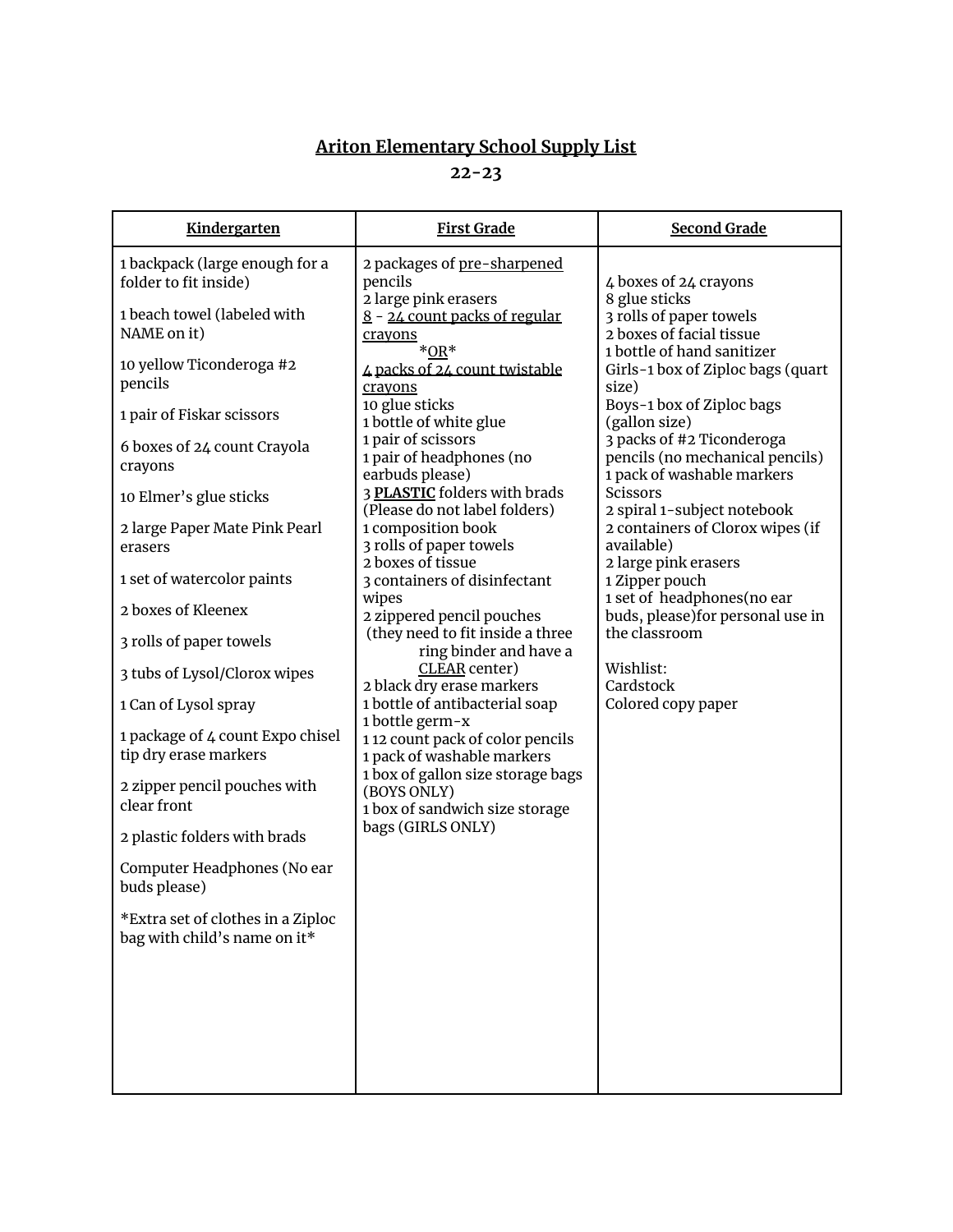| <b>Third Grade</b>                                                                                                      | <b>Fourth Grade</b>                                                                      | <b>Fifth Grade</b>                                                                                 |
|-------------------------------------------------------------------------------------------------------------------------|------------------------------------------------------------------------------------------|----------------------------------------------------------------------------------------------------|
| 2 boxes of Crayola crayons $-24$<br>pack                                                                                | Earbuds or headphones<br>3 one-inch binders (white                                       | 1 set of Earbuds OR Headphones<br>(Make sure these are durable &<br>comfortable. They will be used |
| 1 pack of markers                                                                                                       | binders with clear sleeve on<br>front and back)                                          | all year.)                                                                                         |
| 2 packs of #2 pencils $-$ no<br>mechanical pencils                                                                      | 1 pack of dividers                                                                       | 11/2 - 2 inch, 3 Ring Binder with<br>clear sleeve on front & back                                  |
| 1 pack of pencil cap erasers                                                                                            | 2 packs of wide ruled paper                                                              | 2 packs of Wide Ruled Paper                                                                        |
| 1 bottle of Elmer's glue                                                                                                | Pencil Pouch or Pencil Box (art<br>box for crayons, glue, pencils, &<br>scissors)        | 4 - one subject composition<br>notebooks(Science, Math, Social<br>Science, Reading)                |
| 4 small Elmer's glue sticks                                                                                             | 1 pack of black EXPO markers                                                             | 1 - pack of Dividers with pockets                                                                  |
| 2 packs of wide ruled notebook<br>paper                                                                                 | 3 Composition Notebooks                                                                  | 1 - Pencil pouch that goes in a<br>binder (has 3 holes)                                            |
| 1 spiral composition notebook -<br>1 subject - wide ruled                                                               | 1 Pack of Crayons                                                                        | 1 large box of pencils                                                                             |
| 2 plastic folders with pockets                                                                                          | 1 Pack of colored pencils                                                                | 1 pack of Pink Pearl erasers                                                                       |
| 1 pair of scissors                                                                                                      | 1 Pair of Scissors                                                                       | 1 pack of Crayola crayons                                                                          |
| 1 SMALL art box                                                                                                         | 2 Small Glue Sticks                                                                      | 1 pack of colored pencils OR<br><b>Markers</b>                                                     |
| 3 rolls of paper towels-split                                                                                           | 1 bottle of glue                                                                         | 1 pack of highlighters                                                                             |
| sheet please                                                                                                            | 2 Packs of pre-sharpened<br>pencils                                                      | 2 packs - 6 count EXPO markers                                                                     |
| 2 boxes of Kleenex                                                                                                      | 1 Pack of cap erasers                                                                    | 1 pair of Scissors                                                                                 |
| 2 containers of Clorox                                                                                                  | 1 Clipboard                                                                              | 2 glue sticks                                                                                      |
| disinfectant wipes                                                                                                      | <b>Cleaning Supplies:</b>                                                                | 4 rolls of paper towels                                                                            |
| 1 bottle of hand sanitizer                                                                                              | 1 Container Clorox Wipes<br>1 Bottle Germ-X                                              | 2 containers of Clorox or Lysol<br>wipes                                                           |
| 1 set of headphones with your<br>child's name on it (Make sure<br>these are durable &<br>comfortable. They will be used | 1 Roll of Paper Towels<br>1 Box of Kleenex<br>1 Box of Ziploc Bags<br>Girls: Gallon Size | Boys - 1 bottle of Germ-X<br>$Girls - 1$ box of Gallon Ziploc<br>bags                              |
| all year.)                                                                                                              | <b>Boys: Quart Size</b>                                                                  | ** \$4.00 fee includes Science fee,<br>Labels, and Communication Folders                           |
|                                                                                                                         |                                                                                          | <b>WISH LIST</b><br>Thin Paper Plates<br>Pencil cap erasers                                        |
|                                                                                                                         |                                                                                          |                                                                                                    |
|                                                                                                                         |                                                                                          |                                                                                                    |
|                                                                                                                         |                                                                                          |                                                                                                    |